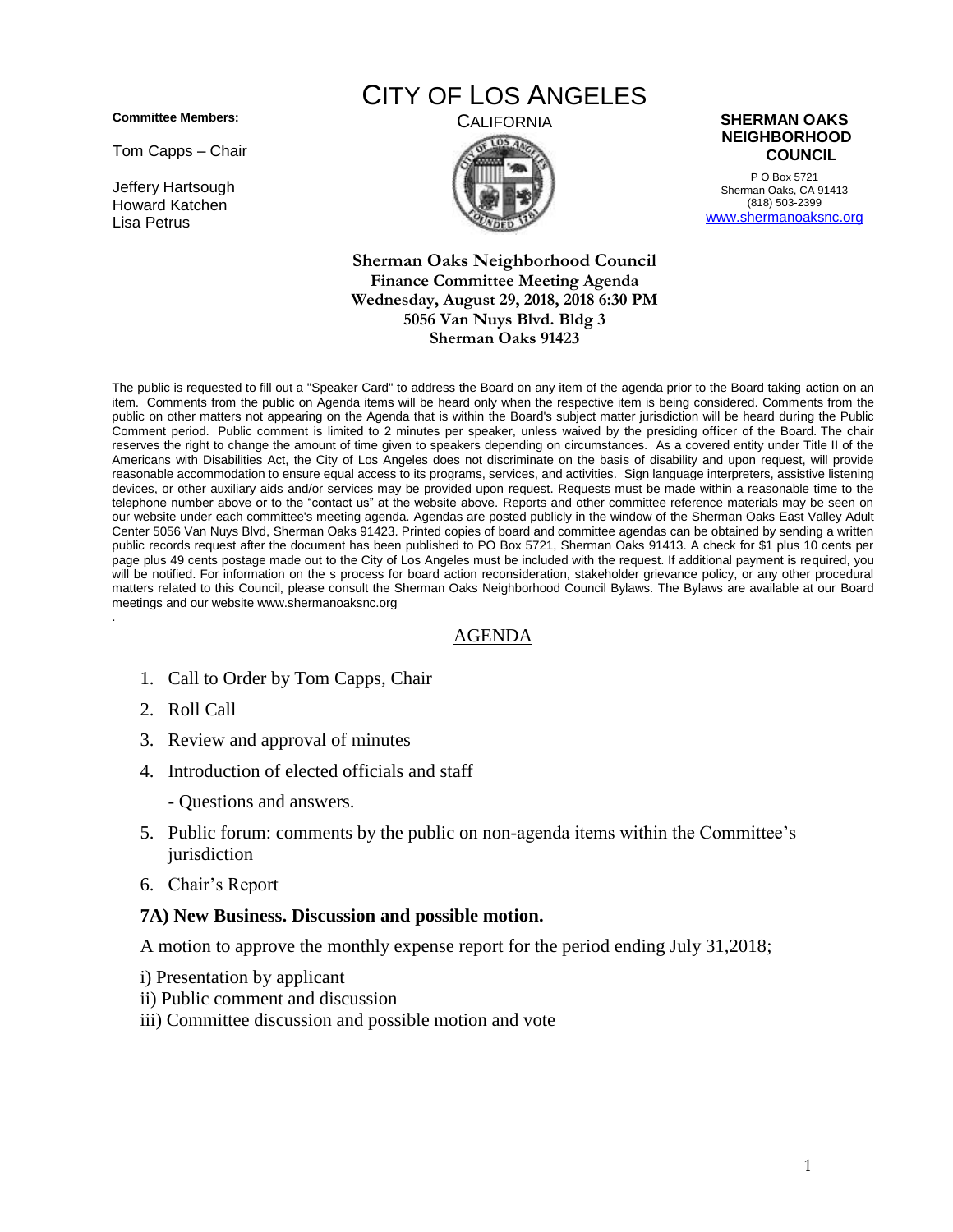# **7B) New Business. Discussion and possible motion.**

A motion to approve a Neighborhood Purposes Grant by the Connor Lynch Foundation of up to \$800 for offsetting the cost of mobile bathrooms for the annual 5K Run at Van Nuys Sherman Oaks Park on October 28,2018 for their promotion of Teen Safe Driving;

- i) Presentation by applicant
- ii) Public comment and discussion
- iii) Committee discussion and possible motion and vote

# **7C) New Business. Discussion and possible motion.**

A motion to approve a Neighborhood Purposes Grant by Hope Mill, Inc, a 501 3.C non profit corporation for up to \$2,500 for the purchase of 500 backpacks, which will then be filled with food, water, clothing, and essential personal care items, and distributed at 6 Homeless Connect events in the San Fernando Valley.;

- i) Presentation by applicant
- ii) Public comment and discussion
- iii) Committee discussion and possible motion and vote

# **7D) New Business. Discussion and possible motion.**

A motion to approve up to \$600 (\$300 each) payable to Carla's Café for two Valley Alliance of Neighborhood Council events held at annually at CBS Studios;

- i) Presentation by applicant
- ii) Public comment and discussion
- iii) Committee discussion and possible motion and vote

## **7E) New Business. Discussion and possible motion.**

A motion to approve up to \$100 to board member Raphael Morozov for reimbursement of marketing promotion on Facebook for the Summer Series events at Van Nuys Sherman Oaks Park in July and August of 2018;

- i) Presentation by applicant
- ii) Public comment and discussion
- iii) Committee discussion and possible motion and vote

## **7F) New Business. Discussion and possible motion.**

A motion to approve a payment of \$39.39 to board member Ron Ziff for reimbursement for the purchase of a tool box (microphone and cable case) for SONC public address system;

- i) Presentation by applicant
- ii) Public comment and discussion
- iii) Committee discussion and possible motion and vote
- 8) Committee Business

9). Announcements from the Committee on subject matters within SONC's jurisdiction